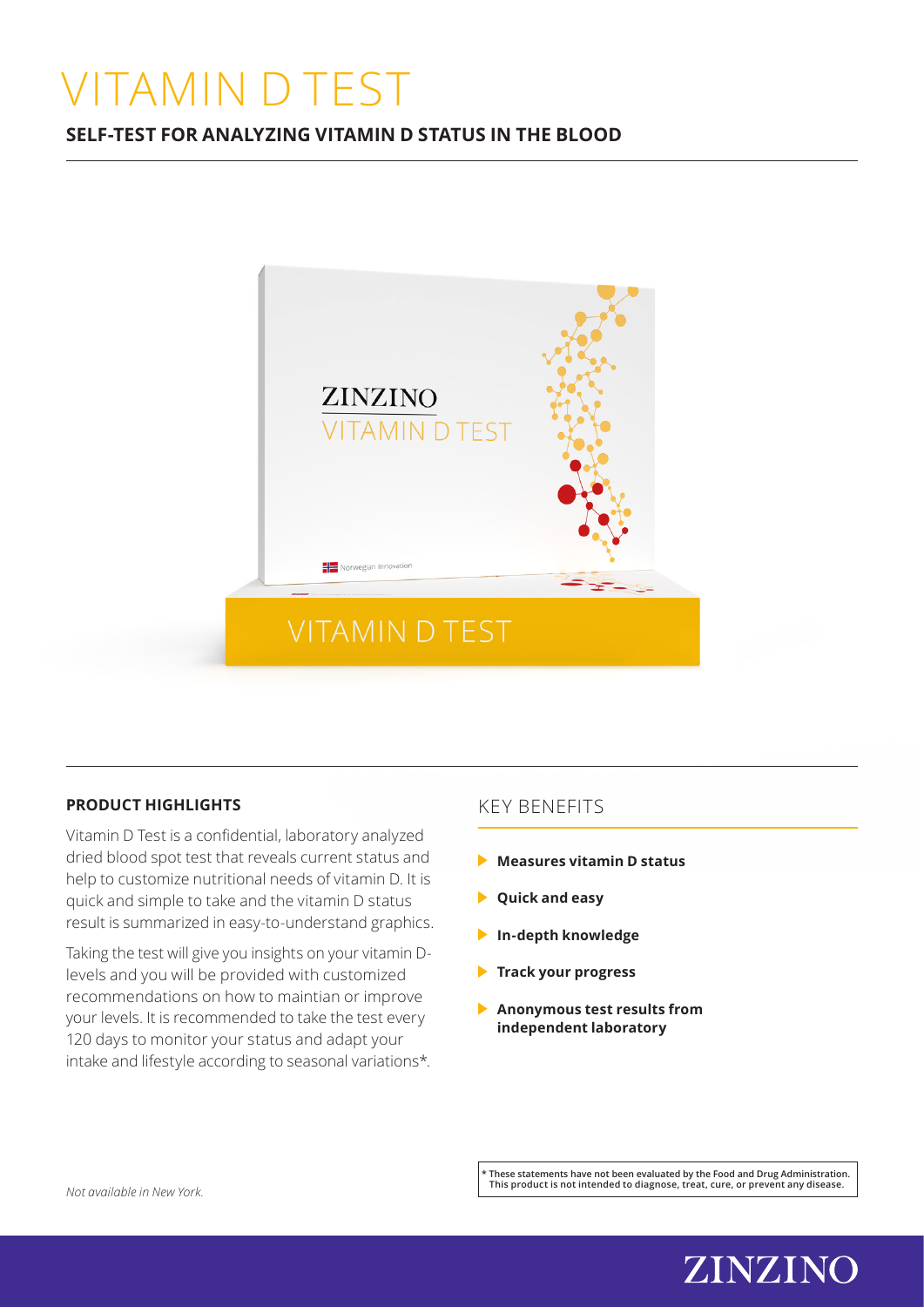#### **SHINE A LIGHT ON YOUR HEALTH**

Zinzino's Vitamin D Test is an easy self-test for analyzing the vitamin D levels in capillary blood obtained from a fingertip using a Dried Blood Spot (DBS) technique. A DBS is scientifically proven to be as accurate as a venous blood sample when vitamin D status is to be analyzed. All it requires is 1 to 2 drops of blood from the fingertip on a Whatman® filter paper and it takes less than a minute to complete.

VITAS Analytical Services in Norway will analyze your current vitamin D status and the result is anonymous. The status can vary throughout the year depending on sun exposure, diet where you live, and food supplementation. Therefore the recommended test interval is 120 days.

Using your personal test ID you will get in-depth personalized recommendations based on your vitamin D status in order to optimize it\*.

### HOW DOES IT WORK?

#### **1. Take your test**

Start by simply pricking your finger and putting 1–2 drops of blood on a filter paper.

#### **2. Activate your test**

Register your test by entering your test ID and filling out the form. All data is anonymous.

#### **3. Start your journey**

Benefit from a clear starting point for your journey to a normal functioning immune system. Gently adjust and maintain your optimal vitamin D status throughout the year.

#### **4. Wait for the analysis**

Vitas Analytical Services has more than 25 years of experience with cutting-edge knowledge and technology, which guarantees that they analyze your sample independently and protect your privacy.

#### **5. Get your results**

Your results are accessible and shown in our easy-to-understand graphics within 10-20 days.

#### **6. Re-test your levels**

Vitamin D uptake from sun exposure varies in many parts of the world throughout the year, and restoring your status generally takes 3–4 months of consuming vitamin D supplements, depending on the dose and your individual status. We recommend taking a new test every 4 months to track your progress and ensure you reach and maintain your optimal vitamin D status.

#### **WHAT WE MEASURE\***

There are different methods to assess stores of vitamin D in your body and we use best practice to ensure our accuracy of analysis is superior. A 25-hydroxyvitamin D test is the best way to monitor vitamin D levels as it measures the 25(OH)D, also called calcidiol, in your blood.

The test reflects all three sources of vitamin D; from food, supplements and skin synthesis, and determines if your vitamin D levels are optimal, too high or too low.

The normal range of vitamin D is measured as nanograms per milliliter (ng/mL) or nanomoles per liter (nmol/L). Nmol/L is the most common way of showing the vitamin D status. However, in the US, and a handful of other countries, the same levels are measured using ng/mL. Therefore, when the test results are presented, it is possible to select which measurement unit to be shown.

#### **INDEPENDENT LABORATORY**

Vitas is a GMP-certified chemical analysis contract laboratory and recognized as a leading player within modern use of dried blood spot testing. They have 25+ years' experience in providing high quality, custom chromatographic analytical service based on cutting-edge knowledge and technology. It originates from the Department of Nutrition, Institute of Basic Medical Sciences, University of Oslo, the largest department of nutrition in Europe.

#### **CERTIFIED TEST KIT**

The Zinzino Dried Blood Spot Test is certified to comply with the European regulation 98/79/EB on in vitro diagnostic (IVD) medical devices.

# TAKING THE TEST

**1.** Zinzino Test is an approved in vitro diagnostics product for personal blood sample collection at home.

#### **- First wash your hands with soap and rinse well with warm water and dry them.**

**2.** Take out the **sample card** from the paper envelope.

Save the envelope for later use.

Tear off the **SAVE** part on the sample card and take a picture of the test ID. You can **only** see **your** test result with your anonymous test ID. Place the card with the two circles facing up on the table.

**3. Stimulate blood flow** by making big circles with your arm or shaking the hand downwards for 20 seconds.

**4.** Take out the single-use lancet. Remove the transparent safety cap and the lancet is ready to use.

Use the alcohol wipe to clean the tip of your finger (middle finger is recommended).

Place the lancet against the **lower** part of the fingertip facing the collection paper on the table. Push the top of the lancet towards the finger until you hear a click. The lancet will automatically make a small prick in the finger.

**5.** Do not touch the filter paper with your fingers.

**6.** Fill one circle at a time with blood. Squeeze your finger gently and wait for a drop of blood to fall inside the circle by itself. If one drop of blood does not cover the circle, allow one more drop from your finger to drip immediately.

Leave the **sample card** in a horizontal position at room temperature for at least 10 minutes for the samples to dry well.

**7.** Insert the **sample card** back into the paper envelope. Then place the paper envelope into the metal bag and **close it**.

**IMPORTANT:** Do not remove desiccant packet inside the metal bag.

**8.** Place the closed metal bag into the big envelope with the laboratory address on it. **NOTE!** You **must** put the correct amount of postage stamps on the envelope before you put in the mail box.

Register your test code on **www.zinzinotest.com**. This is the web page where you can see your test result later. It takes 10-20 days until your result is ready.

**IMPORTANT:** Keep the **SAVE** part of the card. You can **only** see **your** test result with your anonymous test ID.

**\* These statements have not been evaluated by the Food and Drug Administration. This product is not intended to diagnose, treat, cure, or prevent any disease.**

**ZINZINO**